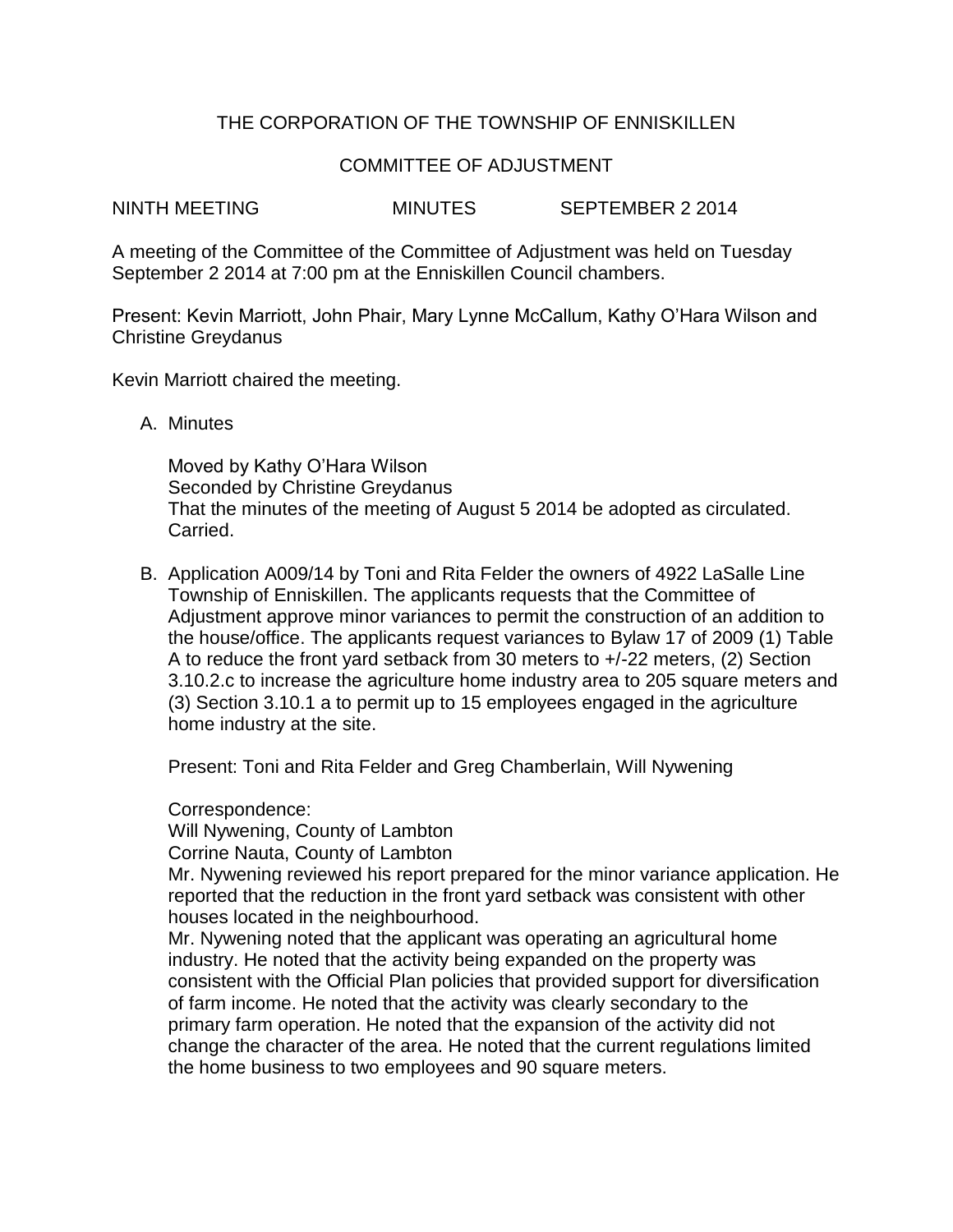Mr. Nywening noted that the area of the agriculture home industry was proposed to increase to 2242 square meters and that the number of employees would increase to 15.

Mr. Nywening discussed the consolidation of the grain handling capacity of the hog operation to one property. He noted that future changes in the expansion of the grain handling business may require a commercial zoning change.

The septic coordinator noted that the septic concerns associated with the addition to the office/house would be addressed in the building permit process.

Kathy O'Hara Wilson asked whether the front of the house would change. Toni Felder noted that the front of the house would not change.

Mary Lynne McCallum questioned whether anyone lived on the farm at 4922 LaSalle Line.

Rita Felder noted that no one lived on the property.

Moved by Christine Greydanus

Seconded by Kathy O'Hara Wilson

That minor variance Application A009/14 be approved:

- 1. That the front yard setback for the A1 zone on Table A be reduced to 22 meters.
- 2. That Section 3.10.2.c be altered to increase the agriculture home industry area to 205 square meters.
- 3. That Section 3.10.1.a be altered to permit up to 15 employees engaged in the agriculture home industry at the site.
- Carried.

No Conditions were applied.

Reasons:

- 1. The proposed office addition and it's intended use meet the intent and purpose of the Official Plan and Zoning Bylaw and are appropriate for the development of the lands, that the variances are minor in impact and that the tests of a variance under the Planning Act are met.
- C. Adjournment

Moved by Christine Greydanus Seconded by Kathy O'Hara Wilson That the meeting of the Committee of Adjustment be adjourned and the meeting of Council opened. Carried.